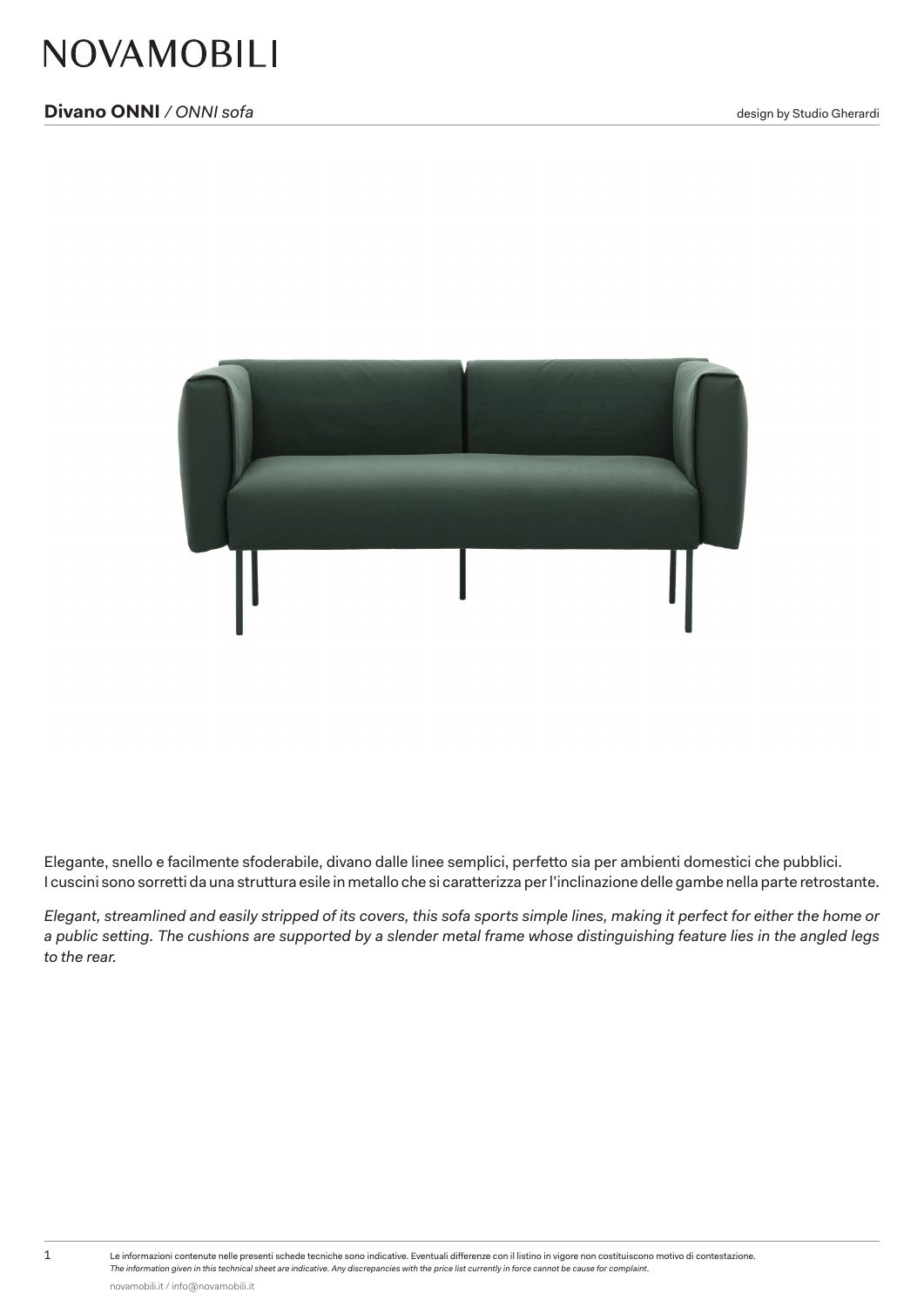# NOVAMOBILI

# **Divano ONNI** */ ONNI sofa*



**RIVESTIMENTO** *COVERS*

Rivestimento completamente sfoderabile in tessuto ed ecopelle. *Fully removable fabric and imitation leather covers.*

**MODULARITÀ** *MODULE SIZES*

**Vista laterale Vista frontale** *Side view Front view*



**Gambe** *Legs*



#### **ELEMENTI FISSI POLTRONA E DIVANI** *ARMCHAIR AND SOFA FIXED UNITS*



2 Le informazioni contenute nelle presenti schede tecniche sono indicative. Eventuali differenze con il listino in vigore non costituiscono motivo di contestazione. *The information given in this technical sheet are indicative. Any discrepancies with the price list currently in force cannot be cause for complaint.*

novamobili.it / info@novamobili.it



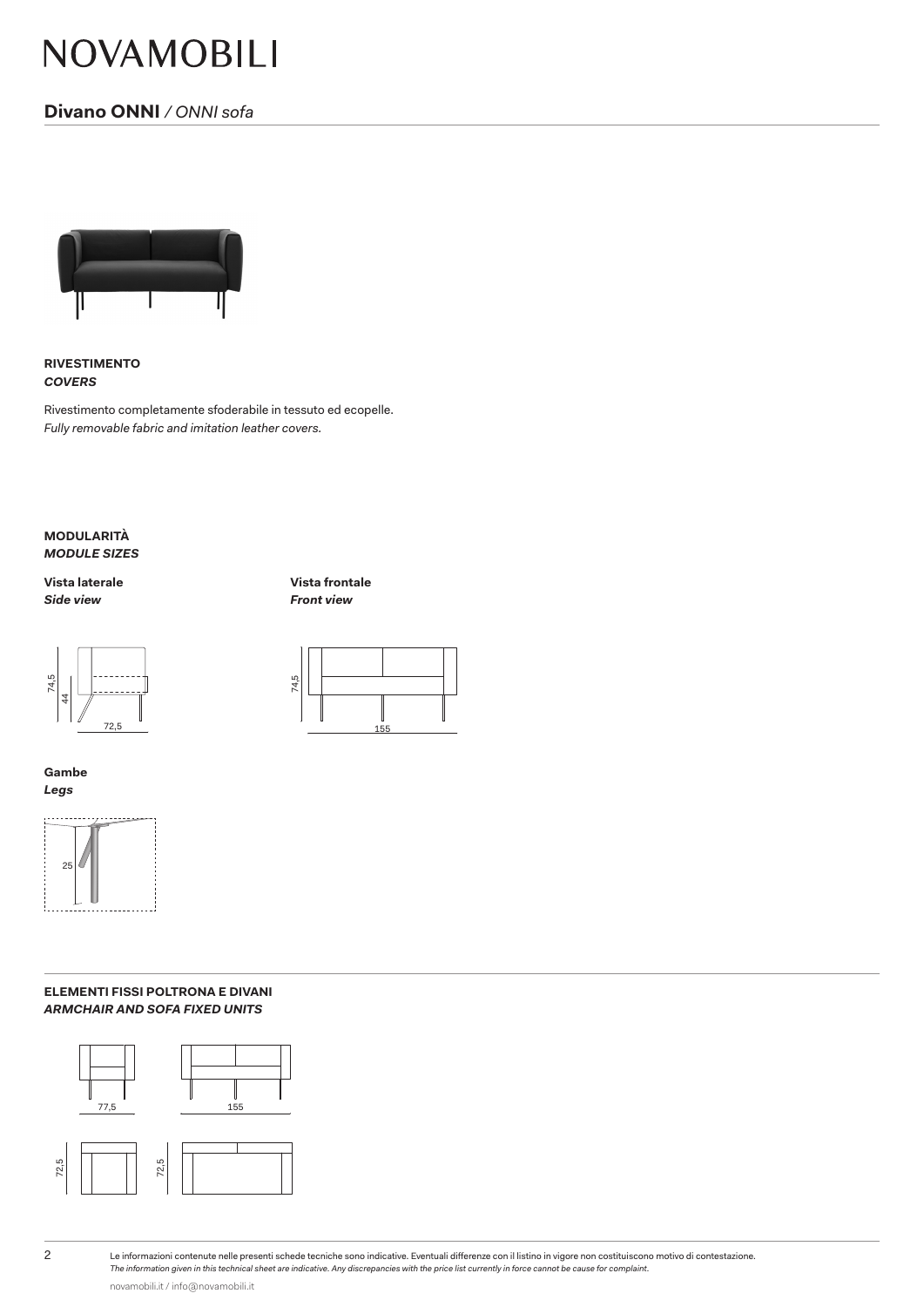# NOVAMOBILI

### **Divano ONNI** */ ONNI sofa*

#### **CUSCINI OPZIONALI** *OPTIONAL CUSHIONS*

Imbottitura in misto piuma. Cucitura pizzicata sui lati verticali. Feather blend filling. Reverse-stitched seams on vertical sides.



|                    | 50                |                |                    |                   | 70         |  |
|--------------------|-------------------|----------------|--------------------|-------------------|------------|--|
| Larghezza<br>Width | Altezza<br>Height | Peso<br>Weight | Larghezza<br>Width | Altezza<br>Height | Pes<br>Wei |  |
| 50<br>cm           | 25 cm             | kg             | 70<br>cm           | 25<br>cm          | 1,6        |  |

**Cuscino 45x45 Cuscino 60x60** *Cushion 45x45 Cushion 60x60*





**kg kg 60 cm 60 cm Larghezza Peso Altezza** *Width Weight Height*

*Rectangular cushion 50x25 Rectangular cushion 70x25*



| Peso   | Larghezza |       | Peso      |  |
|--------|-----------|-------|-----------|--|
| Weight | Width     |       | Weight    |  |
| 1 kg   | 70<br>cm  | 25 cm | kg<br>1,6 |  |

novamobili.it / info@novamobili.it